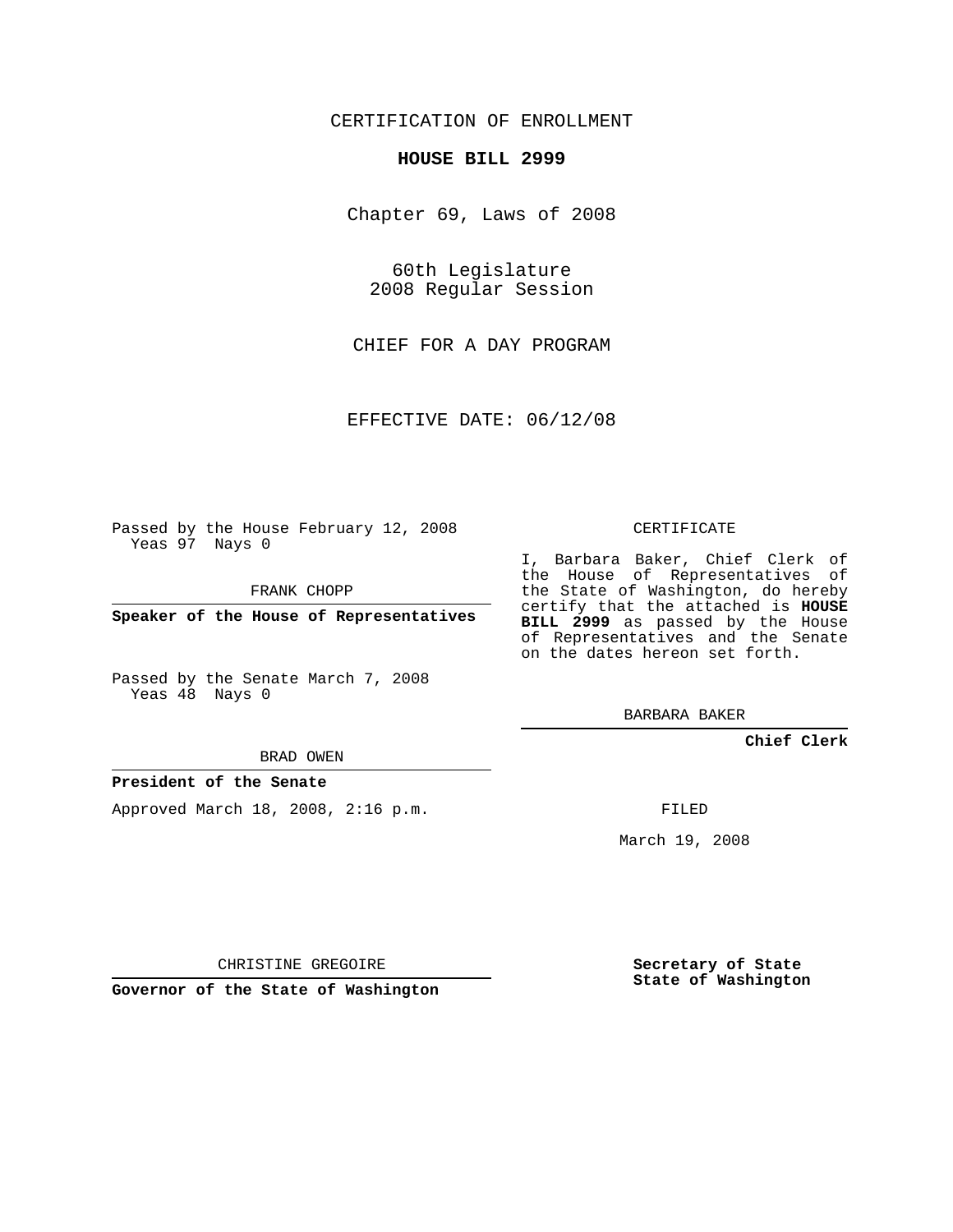# **HOUSE BILL 2999** \_\_\_\_\_\_\_\_\_\_\_\_\_\_\_\_\_\_\_\_\_\_\_\_\_\_\_\_\_\_\_\_\_\_\_\_\_\_\_\_\_\_\_\_\_

\_\_\_\_\_\_\_\_\_\_\_\_\_\_\_\_\_\_\_\_\_\_\_\_\_\_\_\_\_\_\_\_\_\_\_\_\_\_\_\_\_\_\_\_\_

Passed Legislature - 2008 Regular Session

## **State of Washington 60th Legislature 2008 Regular Session**

**By** Representatives Hurst, Loomis, Kelley, Kirby, Liias, Morrell, Green, and Simpson; by request of Governor Gregoire

Read first time 01/21/08. Referred to Committee on Public Safety & Emergency Preparedness.

 AN ACT Relating to the "chief for a day" program; amending RCW 43.101.010 and 43.101.080; and creating a new section.

BE IT ENACTED BY THE LEGISLATURE OF THE STATE OF WASHINGTON:

 NEW SECTION. **Sec. 1.** The legislature finds that the Washington state criminal justice commission's participation in charitable work, such as the "chief for a day" program that provides special attention to chronically ill children through recognition by various law enforcement agencies within the state, advances the overall purposes of the commission by promoting positive relationships between law enforcement and the citizens of the state of Washington.

 **Sec. 2.** RCW 43.101.010 and 2003 c 39 s 27 are each amended to read as follows:

When used in this chapter:

 (1) The term "commission" means the Washington state criminal justice training commission.

 (2) The term "boards" means the education and training standards boards, the establishment of which are authorized by this chapter.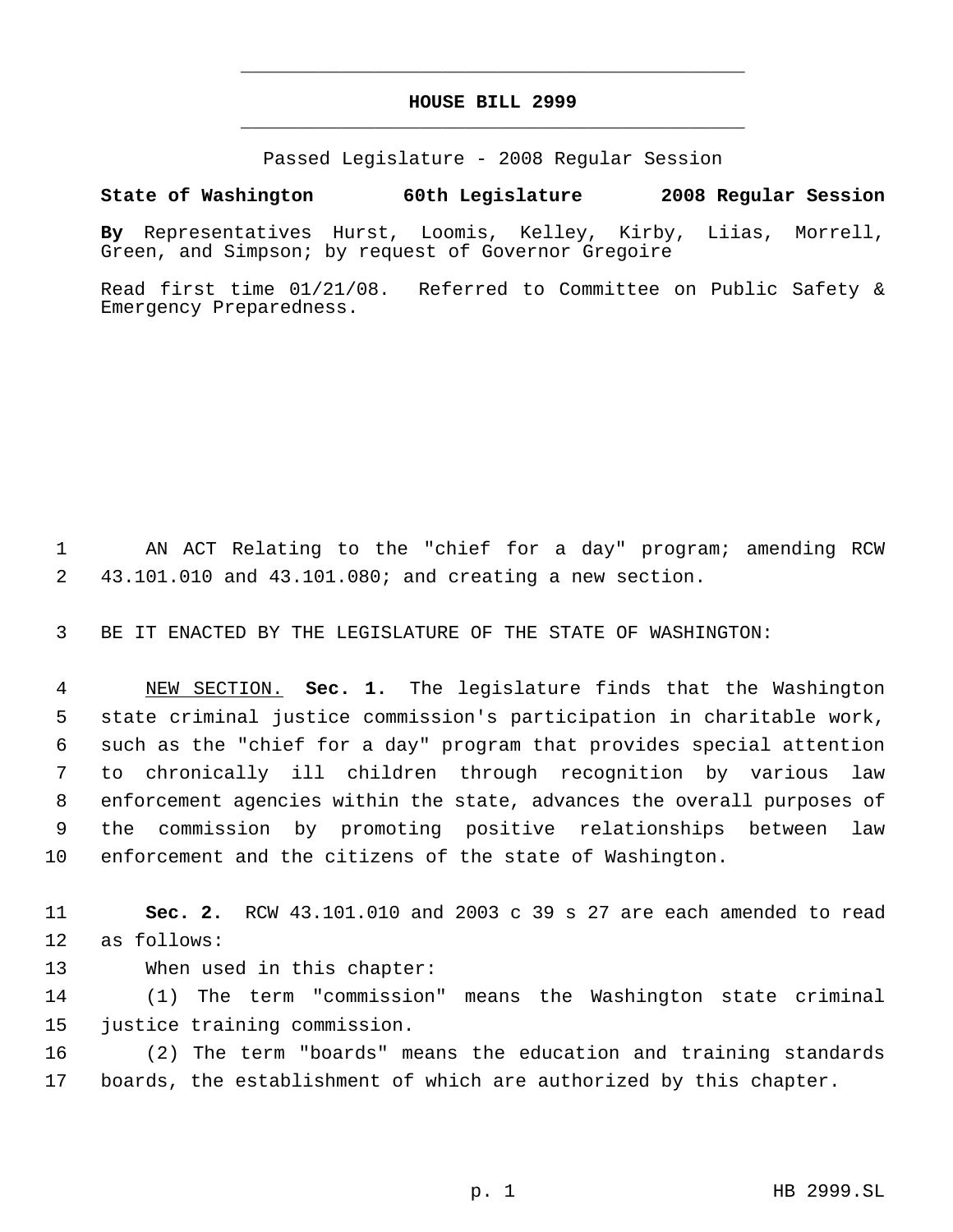(3) The term "criminal justice personnel" means any person who serves in a county, city, state, or port commission agency engaged in crime prevention, crime reduction, or enforcement of the criminal law.

 (4) The term "law enforcement personnel" means any public employee or volunteer having as a primary function the enforcement of criminal laws in general or any employee or volunteer of, or any individual commissioned by, any municipal, county, state, or combination thereof, agency having as its primary function the enforcement of criminal laws in general as distinguished from an agency possessing peace officer powers, the primary function of which is the implementation of specialized subject matter areas. For the purposes of this subsection "primary function" means that function to which the greater allocation of resources is made.

 (5) The term "correctional personnel" means any employee or volunteer who by state, county, municipal, or combination thereof, statute has the responsibility for the confinement, care, management, training, treatment, education, supervision, or counseling of those individuals whose civil rights have been limited in some way by legal sanction.

 (6) "Chief for a day program" means a program in which commissioners and staff partner with local, state, and federal law 22 enforcement agencies, hospitals, and the community to provide a day of special attention to chronically ill children. Each child is selected 24 and sponsored by a law enforcement agency. The event, "chief for a 25 day," occurs on one day, annually or every other year and may occur on 26 the grounds and in the facilities of the commission. The program may 27 include any appropriate honoring of the child as a "chief," such as a 28 certificate swearing them in as a chief, a badge, a uniform, and donated gifts such as games, puzzles, and art supplies.

 (7) A peace officer is "convicted" at the time a plea of guilty has been accepted, or a verdict of guilty or finding of guilt has been filed, notwithstanding the pendency of any future proceedings, including but not limited to sentencing, posttrial or postfact-finding motions and appeals. "Conviction" includes a deferral of sentence and also includes the equivalent disposition by a court in a jurisdiction other than the state of Washington.

37  $((+7)^{n})$  (8) "Discharged for disqualifying misconduct" means terminated from employment for: (a) Conviction of (i) any crime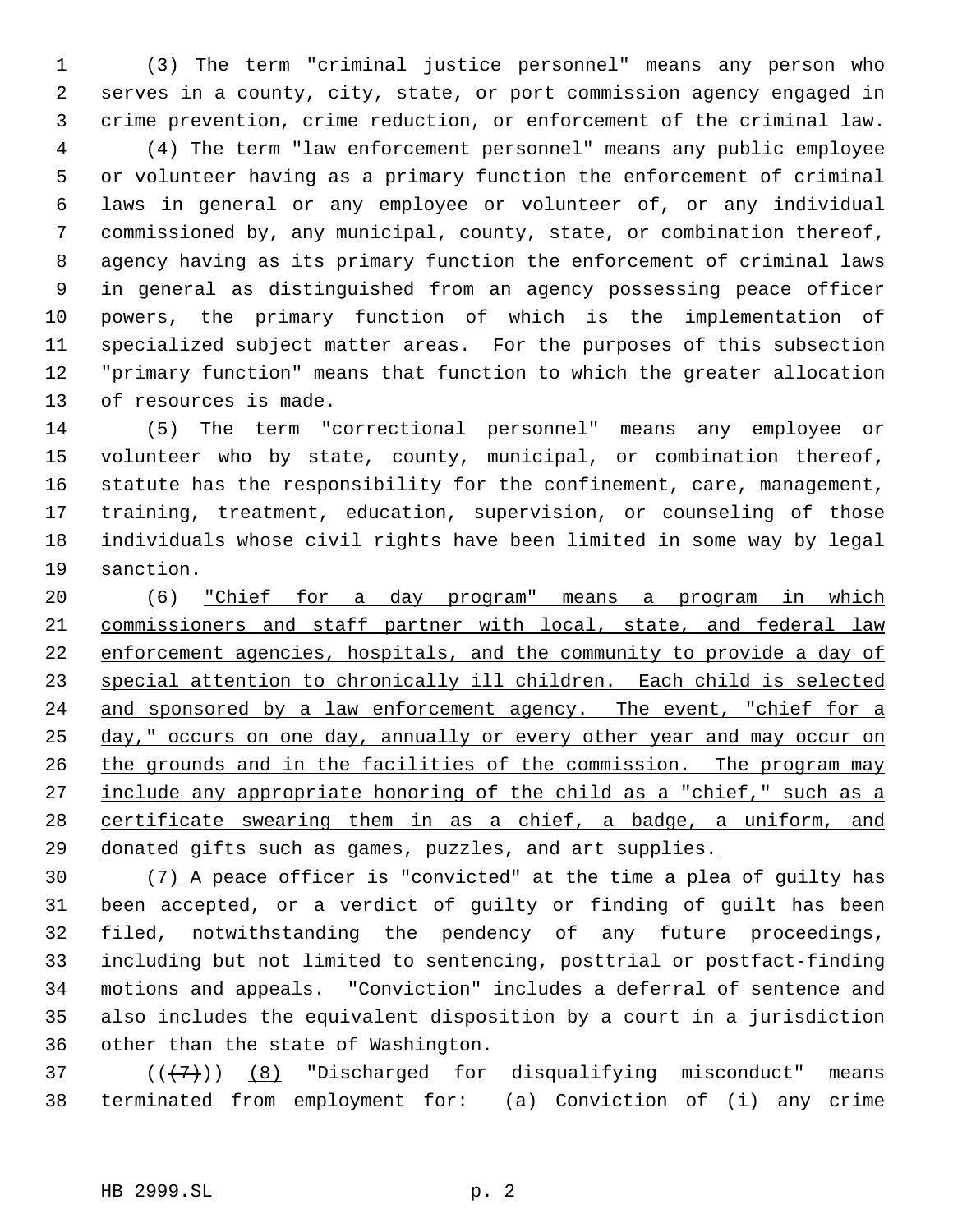committed under color of authority as a peace officer, (ii) any crime involving dishonesty or false statement within the meaning of Evidence Rule 609(a), (iii) the unlawful use or possession of a controlled substance, or (iv) any other crime the conviction of which disqualifies a Washington citizen from the legal right to possess a firearm under state or federal law; (b) conduct that would constitute any of the crimes addressed in (a) of this subsection; or (c) knowingly making materially false statements during disciplinary investigations, where the false statements are the sole basis for the termination.

 $((\{8\})$  (9) A peace officer is "discharged for disqualifying 11 misconduct" within the meaning of subsection  $((+7))$   $(8)$  of this section under the ordinary meaning of the term and when the totality of the circumstances support a finding that the officer resigned in anticipation of discipline, whether or not the misconduct was discovered at the time of resignation, and when such discipline, if carried forward, would more likely than not have led to discharge for 17 disqualifying misconduct within the meaning of subsection  $((+7))$  (8) of this section.

 $((+9))$   $(10)$  When used in context of proceedings referred to in this chapter, "final" means that the peace officer has exhausted all available civil service appeals, collective bargaining remedies, and all other such direct administrative appeals, and the officer has not been reinstated as the result of the action. Finality is not affected by the pendency or availability of state or federal administrative or court actions for discrimination, or by the pendency or availability of any remedies other than direct civil service and collective bargaining remedies.

 $((+10))$   $(11)$  "Peace officer" means any law enforcement personnel subject to the basic law enforcement training requirement of RCW 43.101.200 and any other requirements of that section, notwithstanding any waiver or exemption granted by the commission, and notwithstanding the statutory exemption based on date of initial hire under RCW 43.101.200. Commissioned officers of the Washington state patrol, whether they have been or may be exempted by rule of the commission from the basic training requirement of RCW 43.101.200, are included as peace officers for purposes of this chapter. Fish and wildlife officers with enforcement powers for all criminal laws under RCW 77.15.075 are peace officers for purposes of this chapter.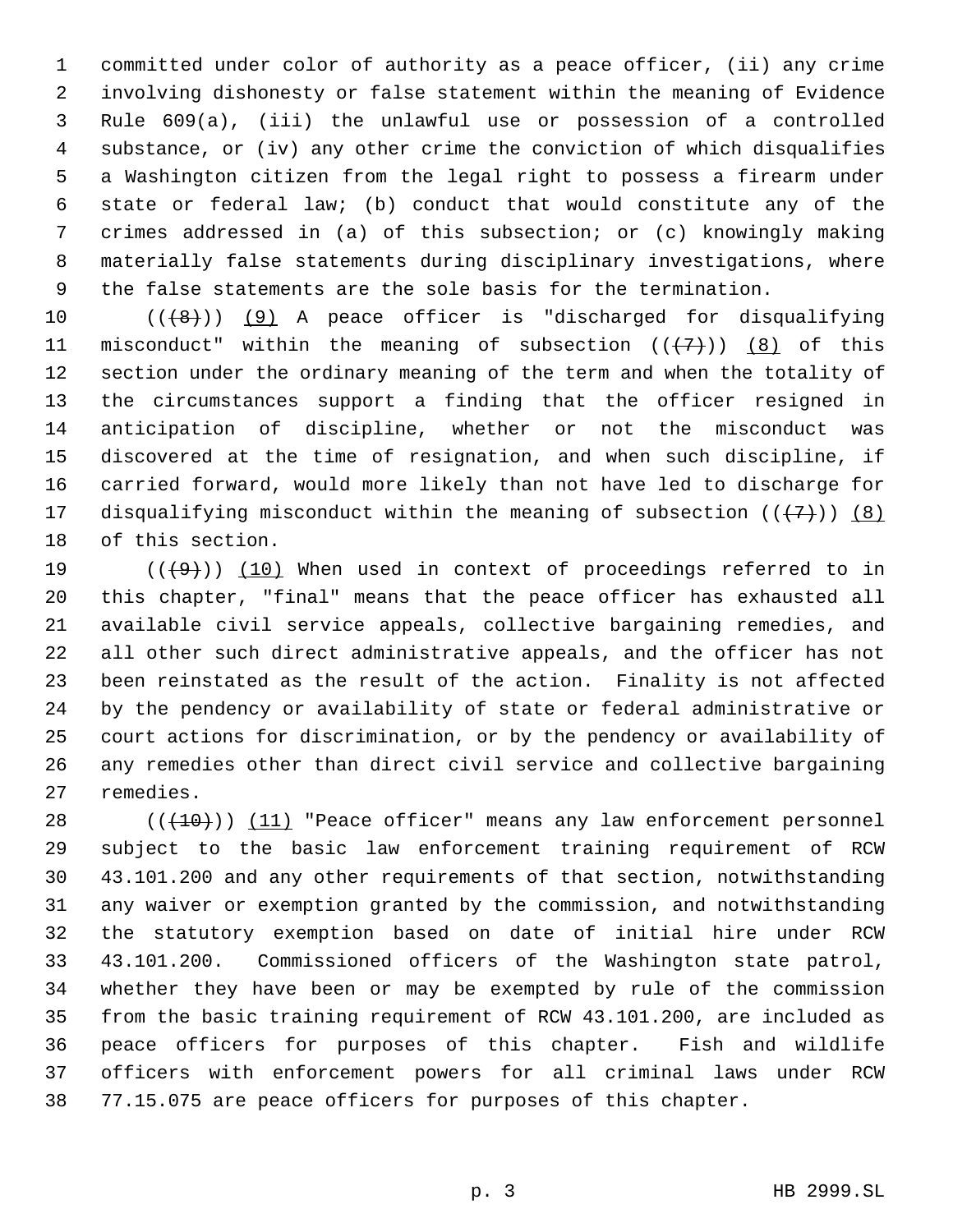**Sec. 3.** RCW 43.101.080 and 2005 c 434 s 1 are each amended to read as follows:

The commission shall have all of the following powers:

(1) To meet at such times and places as it may deem proper;

(2) To adopt any rules and regulations as it may deem necessary;

 (3) To contract for services as it deems necessary in order to carry out its duties and responsibilities;

 (4) To cooperate with and secure the cooperation of any department, agency, or instrumentality in state, county, and city government, and other commissions affected by or concerned with the business of the commission;

 (5) To do any and all things necessary or convenient to enable it fully and adequately to perform its duties and to exercise the power 14 granted to it;

 (6) To select and employ an executive director, and to empower him to perform such duties and responsibilities as it may deem necessary;

 (7) To assume legal, fiscal, and program responsibility for all training conducted by the commission;

 (8) To establish, by rule and regulation, standards for the training of criminal justice personnel where such standards are not prescribed by statute;

 (9) To own, establish, and operate, or to contract with other qualified institutions or organizations for the operation of, training and education programs for criminal justice personnel and to purchase, lease, or otherwise acquire, subject to the approval of the department of general administration, a training facility or facilities necessary 27 to the conducting of such programs;

 (10) To establish, by rule and regulation, minimum curriculum standards for all training programs conducted for employed criminal justice personnel;

 (11) To review and approve or reject standards for instructors of training programs for criminal justice personnel, and to employ personnel on a temporary basis as instructors without any loss of employee benefits to those instructors;

 (12) To direct the development of alternative, innovate, and interdisciplinary training techniques;

(13) To review and approve or reject training programs conducted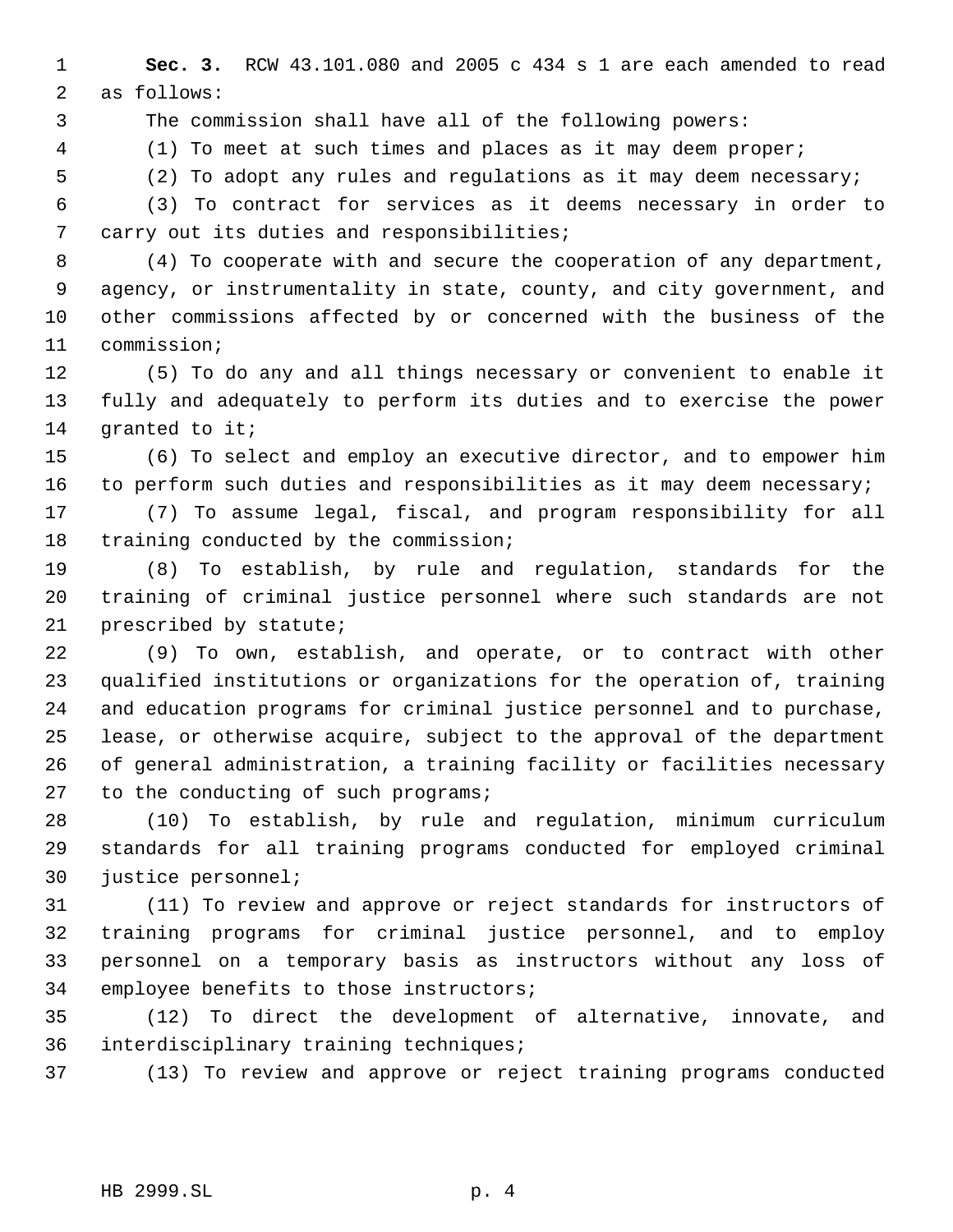for criminal justice personnel and rules establishing and prescribing minimum training and education standards recommended by the training standards and education boards;

 (14) To allocate financial resources among training and education programs conducted by the commission;

 (15) To allocate training facility space among training and education programs conducted by the commission;

 (16) To issue diplomas certifying satisfactory completion of any training or education program conducted or approved by the commission 10 to any person so completing such a program;

 (17) To provide for the employment of such personnel as may be practical to serve as temporary replacements for any person engaged in a basic training program as defined by the commission;

 (18) To establish rules and regulations recommended by the training standards and education boards prescribing minimum standards relating to physical, mental and moral fitness which shall govern the recruitment of criminal justice personnel where such standards are not prescribed by statute or constitutional provision;

 (19) To require that each applicant that has been offered a conditional offer of employment as a fully commissioned peace officer or a fully commissioned reserve officer take and successfully pass a psychological examination and a polygraph test or similar assessment procedure as administered by county, city, or state law enforcement agencies as a condition of employment as a peace officer. The psychological examination and the polygraph examination shall be administered in accordance with the requirements of RCW 43.101.095(2). The employing county, city, or state law enforcement agency may require that each peace officer or reserve officer who is required to take a psychological examination and a polygraph or similar test pay a portion of the testing fee based on the actual cost of the test or four hundred dollars, whichever is less. County, city, and state law enforcement agencies may establish a payment plan if they determine that the peace officer or reserve officer does not readily have the means to pay for 34 his or her portion of the testing fee;

 (20) To promote positive relationships between law enforcement and the citizens of the state of Washington by allowing commissioners and staff to participate in the "chief for a day program." The executive director shall designate staff who may participate. In furtherance of